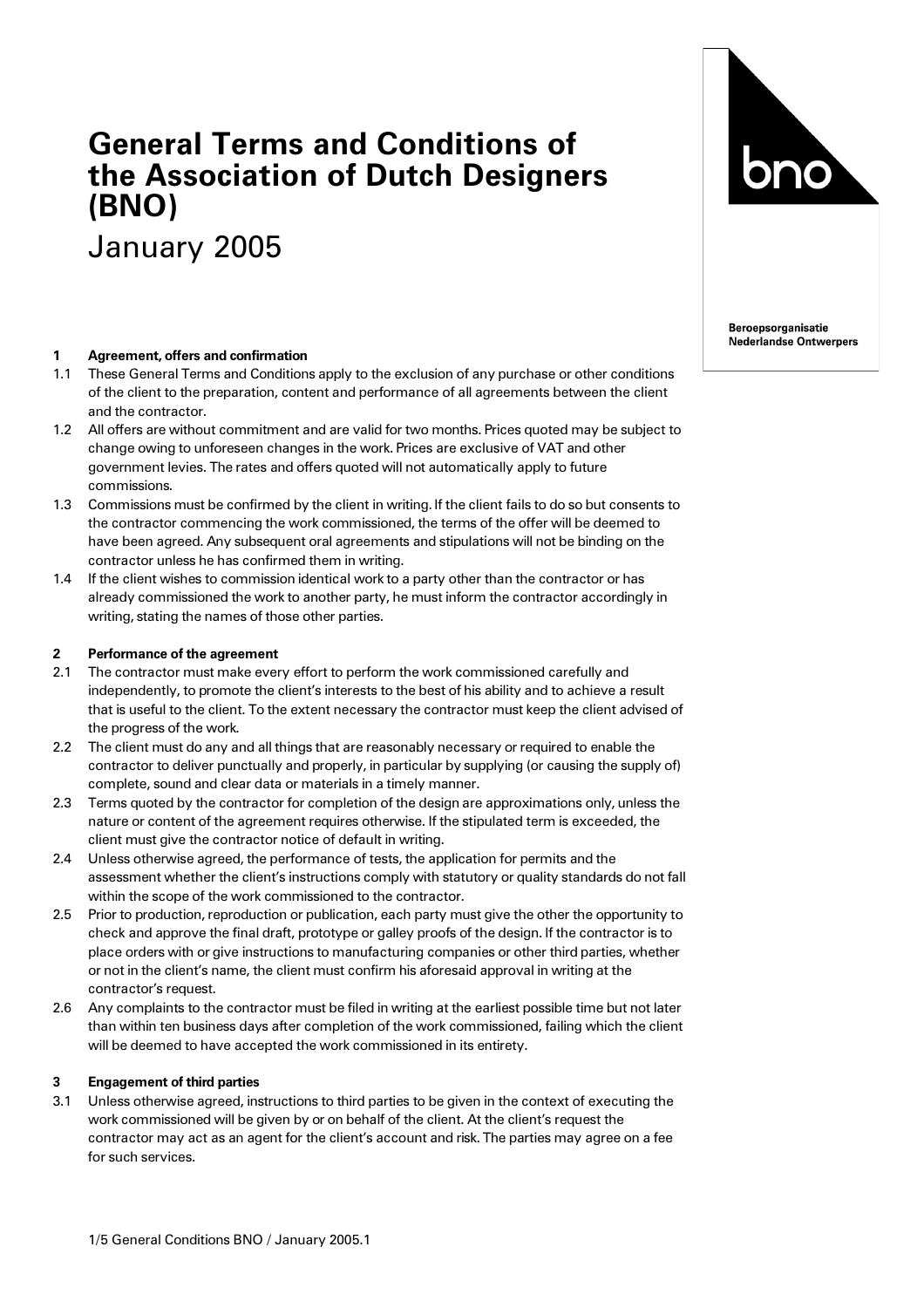- 3.2 If the contractor provides an estimate of third-party costs at the client's request, such estimate will be an approximation only. If required, the contractor may seek quotations from third parties on the client's behalf.
- 3.3 If the contractor procures goods or services from third parties in the performance of the work commissioned, for the contractor's own account and risk and on the basis of an express agreement, the general conditions of such supplier with regard to the quality, quantity, properties and delivery of such goods or services will also apply to the client.

# **4 Intellectual and other property rights**

- 4.1 Unless otherwise agreed, all intellectual property rights arising from the work commissioned including patents, design rights and copyrights – will vest in the contractor. If any of such rights can be acquired only by registration, the contractor will have the sole and exclusive power to effect such registration.
- 4.2 Unless otherwise agreed, the work commissioned does not include conducting searches for the existence of rights, including patents, trademark rights, drawing or design rights, copyrights or portrait rights of third parties. The same applies to any investigation into the possibility of such forms of protection for the client.
- 4.3 Unless the work is not suitable for that purpose, the contractor will at all times be entitled to imprint his name on or in or to remove it from the work (or to have his name imprinted on or in or removed from the work), and without the contractor's prior authorization the client may not publish or reproduce the work without identifying the contractor by name.
- 4.4 Unless otherwise agreed, all design drawings, illustrations, prototypes, scale models, templates, drafts, design sketches, films and other materials or (electronic) data files made by the contractor in the course of executing the design will remain the contractor's property, irrespective of whether they were made available to the client or to third parties.
- 4.5 Upon completion of the work commissioned, neither the client nor the contractor will have any obligation to retain any of the materials and data used.

# **5 Use and licence**

- 5.1 Once the client has fulfilled all his obligations under the agreement with the contractor, he will acquire an exclusive licence to use the design solely for purposes of publication and reproduction as such purposes were agreed when the work was commissioned. If no such specific purposes have been agreed, the licence will be limited to that manner of use of the design on which firm intentions existed on the date when the work was commissioned. Such intentions must have been verifiably stated to the contractor prior to the conclusion of the agreement.
- 5.2 Without prior written approval from the contractor, the client will not be entitled to any use of the design that is broader or different from the use agreed. In the event of broader or different use on which no agreement was reached, including any amendment, mutilation or infringement on the provisional or final design, the designer will be entitled to compensation due to infringement of his/her rights of at least three times the agreed fee, or a fee that is reasonably and fairly proportional to the infringement committed, without prejudice to the designer's right to claim reimbursement of the damage actually incurred.
- 5.3 The client will not (or no longer) be permitted to use the results made available and any licence granted to the client in the context of the work commissioned will lapse:
	- a. from the moment that the client fails to fulfil his payment or other obligations under the agreement or to do so in full, or is otherwise in default, unless the default is insignificant by reference to the overall scope of the work;
	- b. if the work commissioned is terminated early for any reason whatsoever, unless the consequences are contrary to the principles of reasonableness and fairness.
- 5.4 The contractor may use the design at his discretion for his own publicity or promotional purposes, with due observance of the client's interests.

#### **6 Fees and additional costs**

6.1 In addition to payment of the agreed fee, the contractor will be entitled to reimbursement of any costs incurred by him in the performance of the work commissioned.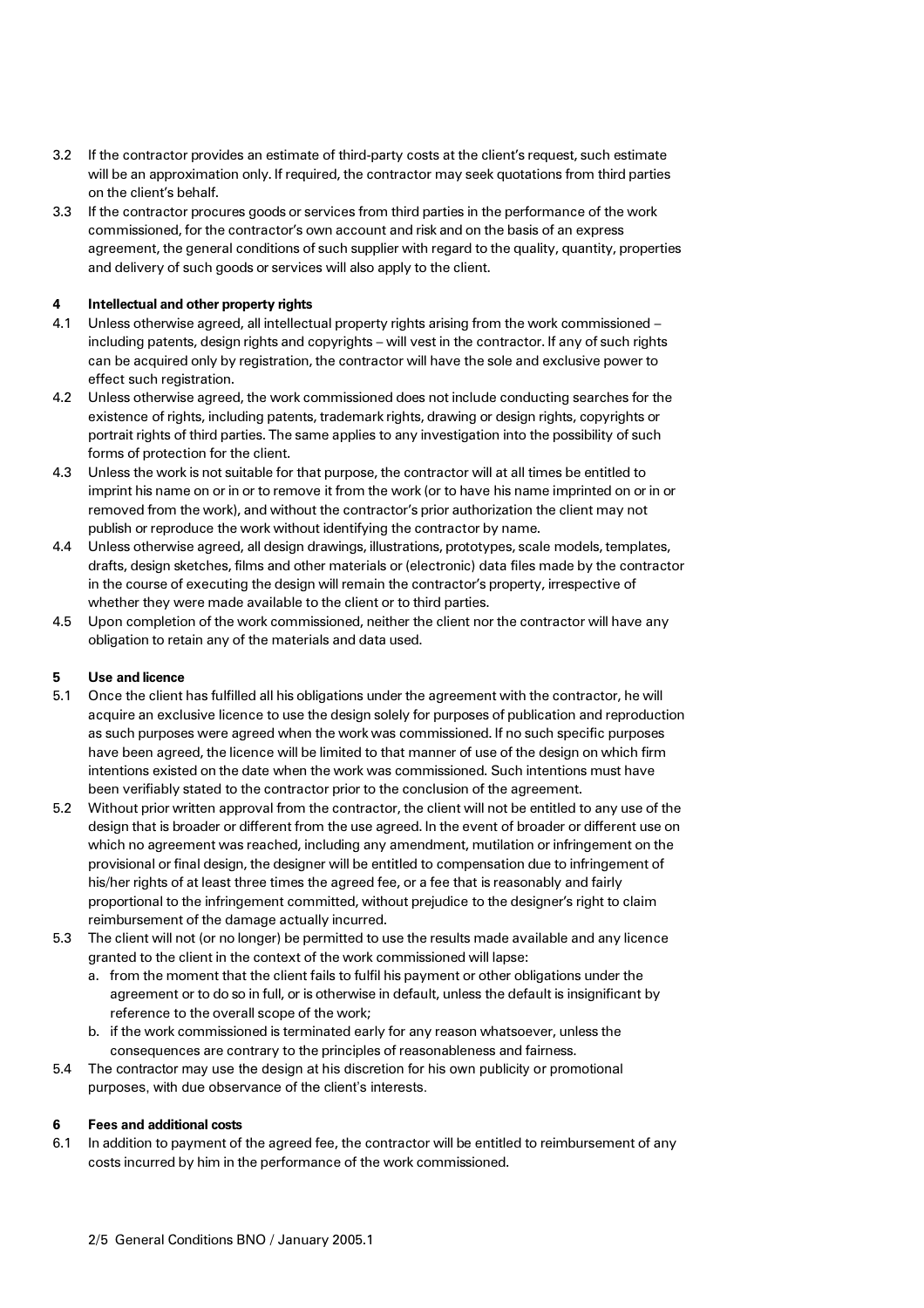- 6.2 If the contractor is required to perform more or other work due to late delivery or non-delivery of complete, sound and clear data and/or materials, or any change or error in instructions or briefings, such additional work will be charged separately on the basis of the contractor's usual fees.
- 6.3 If the fee to be paid is in any way subject to facts or circumstances to be evidenced by the client's accounting records, the contractor will be entitled upon receiving a statement of account from the client to have the client's accounting records audited by an accountant to be selected by the contractor. If the results of the accountant's audit differ more than 2% or EUR 100 from the client's report and statement of account, the costs of the audit will be for the client's account.

# **7 Payment**

- 7.1 Payments must be made within 30 days of the invoice date. If the contractor has not received payment (or payment in full) at the end of that term, the client will be in default and will owe interest at the statutory rate. All costs incurred by the contractor in connection with overdue payments, such as costs of litigation and judicial and extrajudicial costs, including the cost of legal assistance, bailiffs and debt collection agencies, will be for the client's account. The extrajudicial costs will be not less than 10% of the invoice amount, with a minimum of  $\epsilon$  150.
- 7.2 The contractor will have the right to invoice the client at monthly intervals for work performed and costs incurred in the performance of the work commissioned.
- 7.3 The client will pay the amounts due to the contractor without any reduction or set-off, save for settlement against adjustable advance payments relating to the agreement which the client may have made to the contractor. The client is not entitled to suspend payment of invoices for work that has already been performed.

### **8 Notice of termination and dissolution of an agreement**

- 8.1 If the client gives notice of termination of an agreement, he must pay, in addition to damages, the contractor' s fee and the costs incurred in connection with the work performed until that date.
- 8.2 If the agreement is terminated by the contractor on the grounds of breach by the client in the performance of the agreement, the client will be required to pay, in addition to damages, the contractor's fee and the costs incurred in connection with the work performed until that date. In this context any conduct by the client on the grounds of which the contractor cannot reasonably be required to complete the work commissioned will also be regarded as breach.
- 8.3 The damages referred to in the preceding two paragraphs of this Article will comprise at least the costs arising from obligations undertaken by the contractor in his own name with third parties for the performance of the work commissioned, as well as at least 30% of the balance of the fee that the client would owe the contractor if the work commissioned were fully completed.
- 8.4 Both the contractor and the client will have the right to terminate the agreement in whole or in part with immediate effect if the other party is declared bankrupt or is granted a suspension of payments (whether or not provisional). If the client is declared bankrupt, the designer will have the right to terminate the right of use granted, unless the consequences would be contrary the principles of reasonableness and fairness.
- 8.5 In the event of termination by the client on the grounds of breach in the performance of the contractor's obligations, the performance already completed and the related payment obligation will not be subject to cancellation, unless the client provides evidence that the contractor is in default of that performance. Amounts that the contractor has invoiced before the dissolution for work performed or delivered properly under the agreement willremain payable in full with due observance of the previous sentence and will fall due immediately upon termination.
- 8.6 If the contractor's work consists of recurrently performing work of a similar nature, the agreement in question will be valid for an indefinite period of time, unless otherwise agreed in writing. Such agreement may be terminated only by written notice given with due observance of a reasonable notice period of not less than three months.

#### **9 Warranties and indemnities**

9.1 The contractor warrants that the design supplied to the client has been made by him or her or on his or her behalf and, if the design is protected by copyright, that the contractor is the author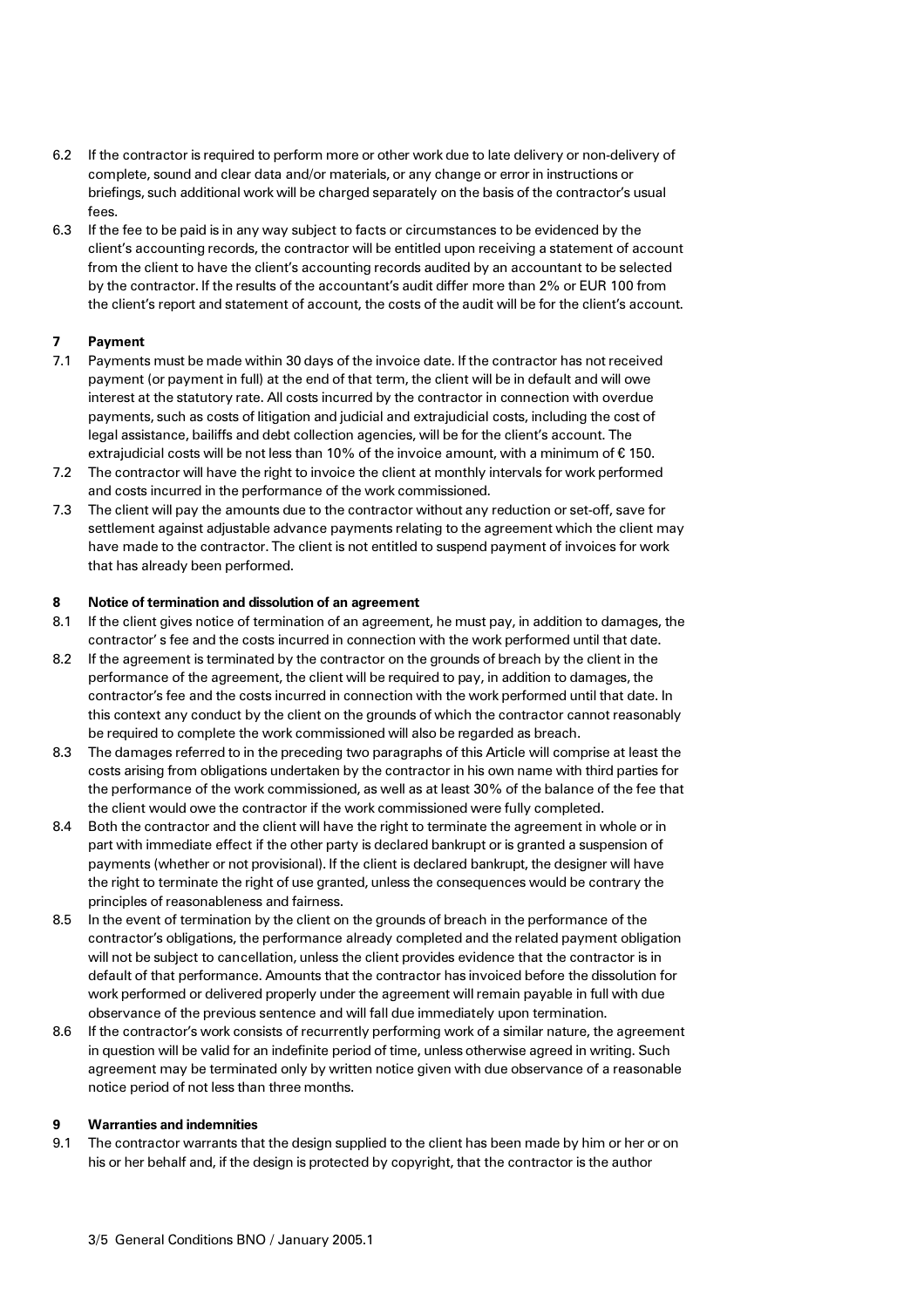within the meaning of the Auteurswet (Dutch Copyright Act) and as the copyright owner has the power of disposition of the work.

- 9.2 The client indemnifies the contractor or persons engaged by the contractor in the performance of the work commissioned against any third-party claim or action arising from the application or use of the design created by the contractor or persons referred to above.
- 9.3 The client indemnifies the contractor against any claim or action relating to intellectual property rights in materials or information supplied by the client and used in the performance of the work commissioned.

## **10 Liability**

- 10.1 The contractor will not be liable for:
	- a. errors or defects in materials supplied by the client;
	- b. misunderstandings, errors or defects in the performance of the agreement if such misunderstandings or errors were caused by acts of the client, such as late delivery or nondelivery of complete, sound and clear information and/or materials;
	- c. errors or defects by third parties engaged by or on behalf of the client;
	- d. inaccuracies in offers made by suppliers, or prices quoted by suppliers being exceeded;
	- e. errors or defects in the design or errors in the text/data if the client has given his approval in accordance with the provisions of Article 2.5 or has had the opportunity to perform an inspection and has declined to do so; or
	- f. errors or defects in the design or errors in the text/data if the client has not had a particular model or prototype prepared or a particular test performed and the errors would have been apparent in such model, prototype or test.
- 10.2 The contractor will be liable only for direct damage attributable to him. Direct damage will include only:
	- a. reasonable costs to assess the cause and extent of the damage, to the extent that such assessment concerns damage within the meaning of these general conditions;
	- b. any reasonable costs necessarily incurred to have the contractor's defective performance conform to the agreement; and
	- c. reasonable costs incurred to prevent or limit the damage, to the extent that the client demonstrates that those costs led to a limitation of the direct damage referred to in these general conditions.

The contractor's liability for all other damage, such as indirect damage, including consequential damage, loss of profits, mutilated or lost data or materials, or damage due to business interruption is hereby excluded.

- 10.3 Save in the event of intent or wilful recklessness by the contractor or the contractor's management – therefore except for persons under their control – the contractor's liability for damage or loss arising from an agreement or any wrongful act committed against the client will be limited to the amount invoiced for the portion of the work performed, less the costs incurred by the contractor in the engagement of third parties, on the understanding that that amount will not exceed EUR 45,000 and will in no event be higher than the benefit that the insurance company may pay to the contractor.
- 10.4 Any and all liability will expire twelve months from the date of completion of the work commissioned.
- 10.5 Where reasonably possible the client will be required to retain copies of materials and data he has supplied until the work commissioned has been completed. If the client fails to do so the contractor cannot be held liable for any damage or loss that would not have occurred if such copies had existed.

#### **11 Other terms**

- 11.1 The client will not be permitted to transfer or assign to third parties any of the rights under an agreement concluded with the contractor, save in the event and as part of a transfer of the client's entire business.
- 11.2 Both parties must keep confidential any and all facts and circumstances that come to their knowledge in the context of the work commissioned. The same duty of confidentiality in respect